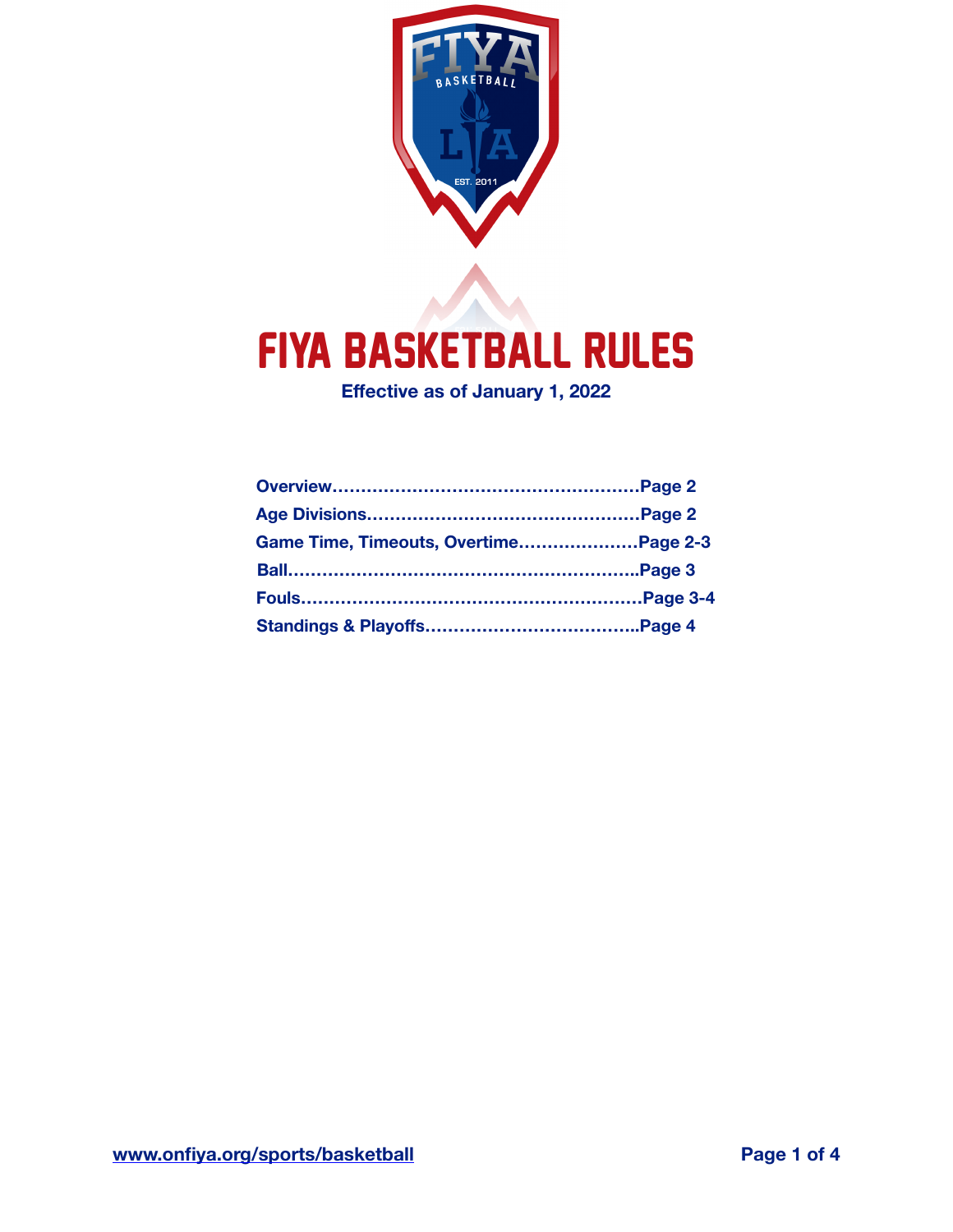### **OVERVIEW**

- All rules apply to both Girls AND Boys FIYA Basketball
- Both teams are to say the **[FIYA Sportsmanship Pledge](https://onfiya.org/participants/sportsmanship/)** prior to start of game at center circle.
- It is recommended that teams that do not have reversible jersey tops bring at least 5 pennies in the event both teams have same colored tops.
- Schools with multiple teams in FIYA players on teams MAY NOT play on more than one team.
- For anything not specifically mentioned in this document or in the **[FIYA Regulations](https://onfiya.org/about/regulations-manual/)  [Manual](https://onfiya.org/about/regulations-manual/)**, CIF high school basketball rules apply.

### Age divisions

- Division 1 or D-1 is for students in 8th grade and below. NO HIGH SCHOOL STUDENTS ALLOWED TO PLAY.
- Division 2 or D-2 is for students in 6th grade and below. NO 7TH AND 8TH GRADERS ALLOWED TO PLAY.
- Division 3 or D-3 is for students in 4th grade and below. NO 5TH AND 6TH GRADERS ALLOWED TO PLAY.
- There are age requirements as well. Check the **[FIYA Regulations Manual](https://onfiya.org/about/regulations-manual/)** updated yearly.

## GAME TIME**,** TIMEOUTS**,** AND OVERTIME

- Game consists of four (4) 10 minute quarters. Clock runs except as stated below. Halftime is three (3) minutes in length. Each team is allowed three (3) timeouts per game. **D-3 Exception:** Each D3 team is allowed two (2) timeouts per game.
- During last three (3) minutes of the 4th quarter, clock should be stopped on a referee's whistle if margin is 15 points or less. **D-3 Exception:** During last two (2)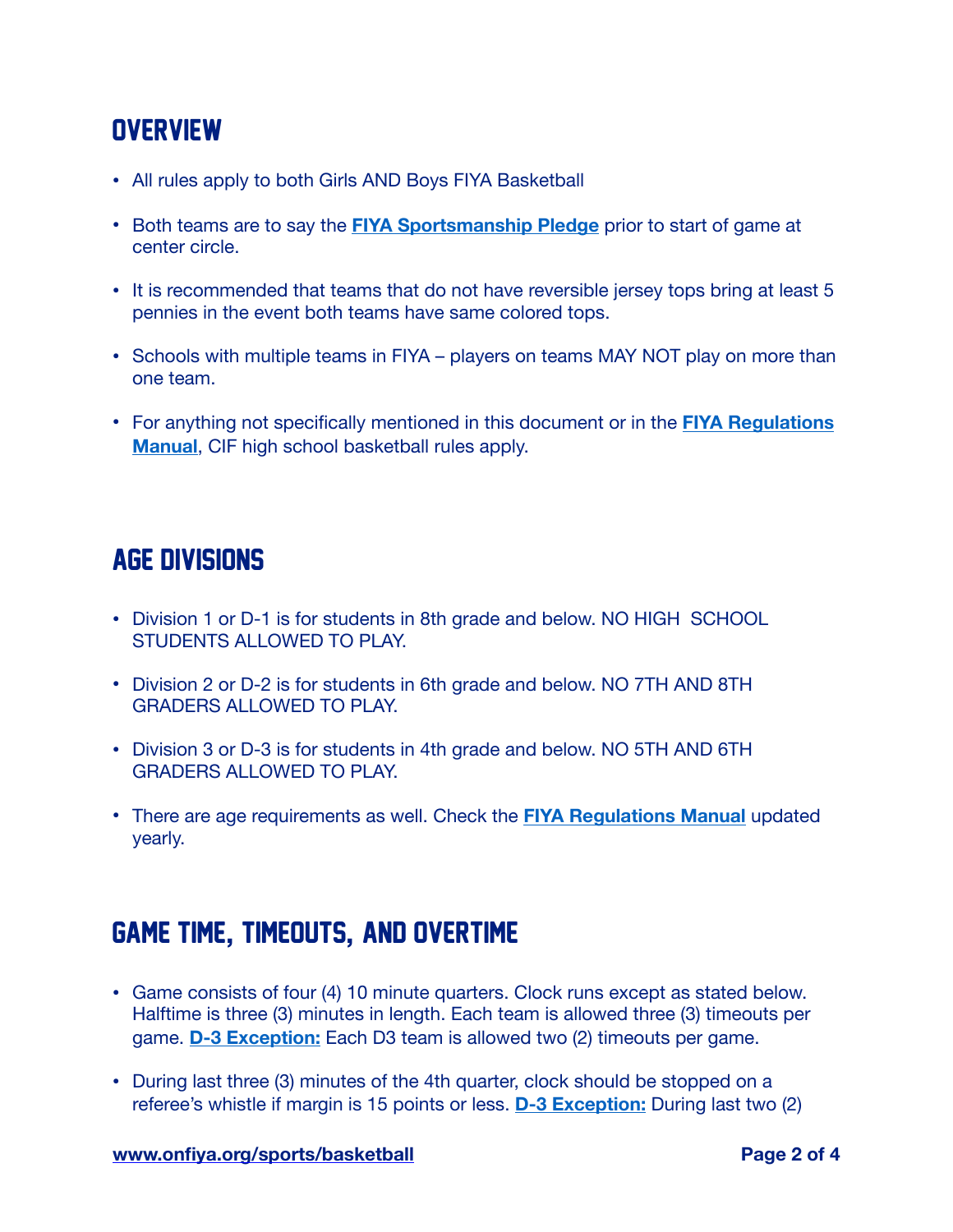minutes of the 4th quarter, clock should be stopped on a referee's whistle if margin is 6 points or less. The clock should be re-started only when a player in bounds on the court touches the ball.

- If tied, overtime consists of a two (2) minute period. If tied still, another two (2) minute period. If tied still after two (2) overtimes, sudden death (first team to score a point wins). **FOR D-3 ONLY:** If tied, there is only one (1) 2-minute overtime period; D3 game *can* end in a tie. Teams are allowed one (1) timeout per overtime. There is no carry over of timeouts in any overtime period. Clock stops on all dead ball whistles in overtime.
- If team leads by 30 points or more at any time in 4th quarter, this is a mercy. Game may continue at judgment of referees and consent of both coaches with the score turned off and a continuously running clock.
- Backcourt defense is allowed at all times. 10 seconds to cross half court for both boys and girls. No backcourt press allowed during mercy play. **FOR D-3 ONLY:** NO backcourt defense is allowed except for the final 2 minutes of the game and any overtime. In addition, for D-3 ONLY, if a team leads by more than 15 points at any time during the game, all defenders for the leading team must play defense inside the defensive three point line.

#### BALL

- The ball size is youth or 27.5 for D-3. Also, the height of the rim is 9 feet for D-3 girls ONLY; all other divisions, the rim height is 10 feet.
- The ball size is intermediate or 28.5 for Girls D-1 & D-2 and Boys D-2 Divisions
- The ball size is regular or 29.5 for Boys D-1

#### **FOULS**

- **FOR D-3 ONLY:** Personal fouls are not recorded; only team fouls are recorded in D-3.
- Five (5) individual or personal fouls on a player per game and he/she is disqualified.
- Technical fouls recorded as personal fouls; any player or coach ejection likely will result in 2 game suspension.